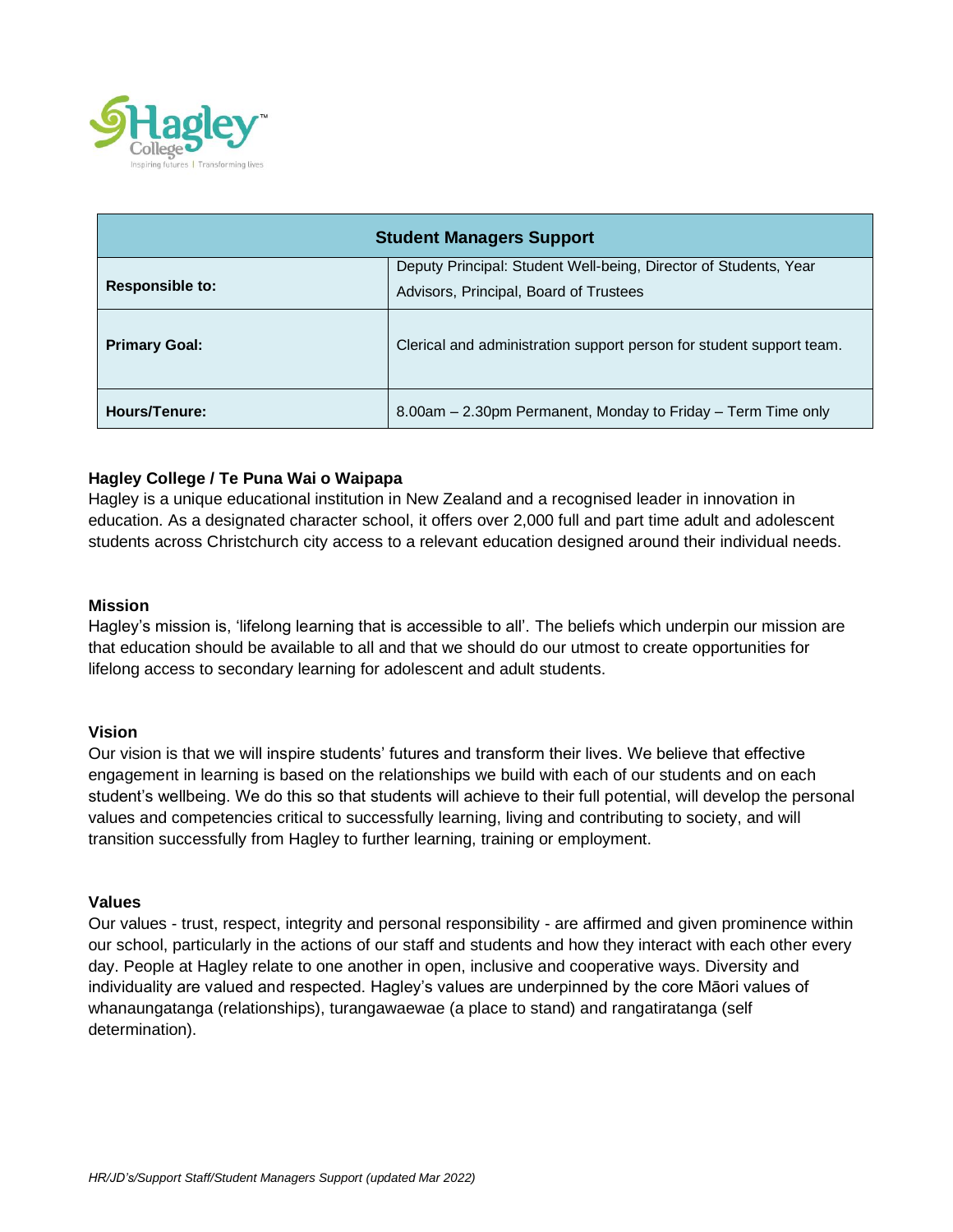# **Diversity**

Hagley is a vibrant community drawn from diverse ethnic, cultural, educational and socio-economic backgrounds, gender orientation and age. Difference is valued. Students prize being accepted as individuals. We affirm inclusive practice and an atmosphere where everyone belongs.

Hagley is committed to being culturally responsive. We encourage staff, students, families and our wider communities to value and support the richness of culture and experience that the 56 different nationalities enrolled at Hagley bring.

All staff make a strong commitment to our mission, culture and values of trust, respect, integrity and personal responsibility. This person will share our commitment to Māori achieving success as Māori and to our bicultural partnership in Aotearoa / New Zealand as recognised by te tiriti o Waitangi.

# **Clerical and Administration Support:**

*(This list should be viewed as a general guide and may be subject to change)*

- Type letters as required by Year Advisors.
- Support line manager with administrative tasks.
- To provide clerical assistance for college events such as orientation, prize givings
- Input student data in KAMAR as requested by members of the student support team
- Assimilation of statistical data on attendance required by Year Advisor's to improve their service to students
- Assist with enrolment days usually on Front Desk in foyer and as backup for Checking Station
- Assist with Orientation Days

## **Support of Student Managers:**

- Attend Student Support Meetings and take minutes
- Attend Rock On meetings and take minutes; update schedule as per Rock On guidelines, advise/remind
	- Rock On participants of meetings; organise car parking; organise Huis, send out letters etc
- Make appointments using Microsoft Calendar for Year 9-13 Advisors with students and/or caregivers
- Attendance and credit support for Year Advisors
- Input student data into KAMAR as required
- Provide subject and attendance information for classroom teachers on request
- Assist with Parent/Teacher nights
- Assist with new enrolments attend meetings to take minutes and do any tasks needed
- Attend YA team meetings and take notes/action points
- Support and provide admin support for school events
- Other duties as required by Year Advisors